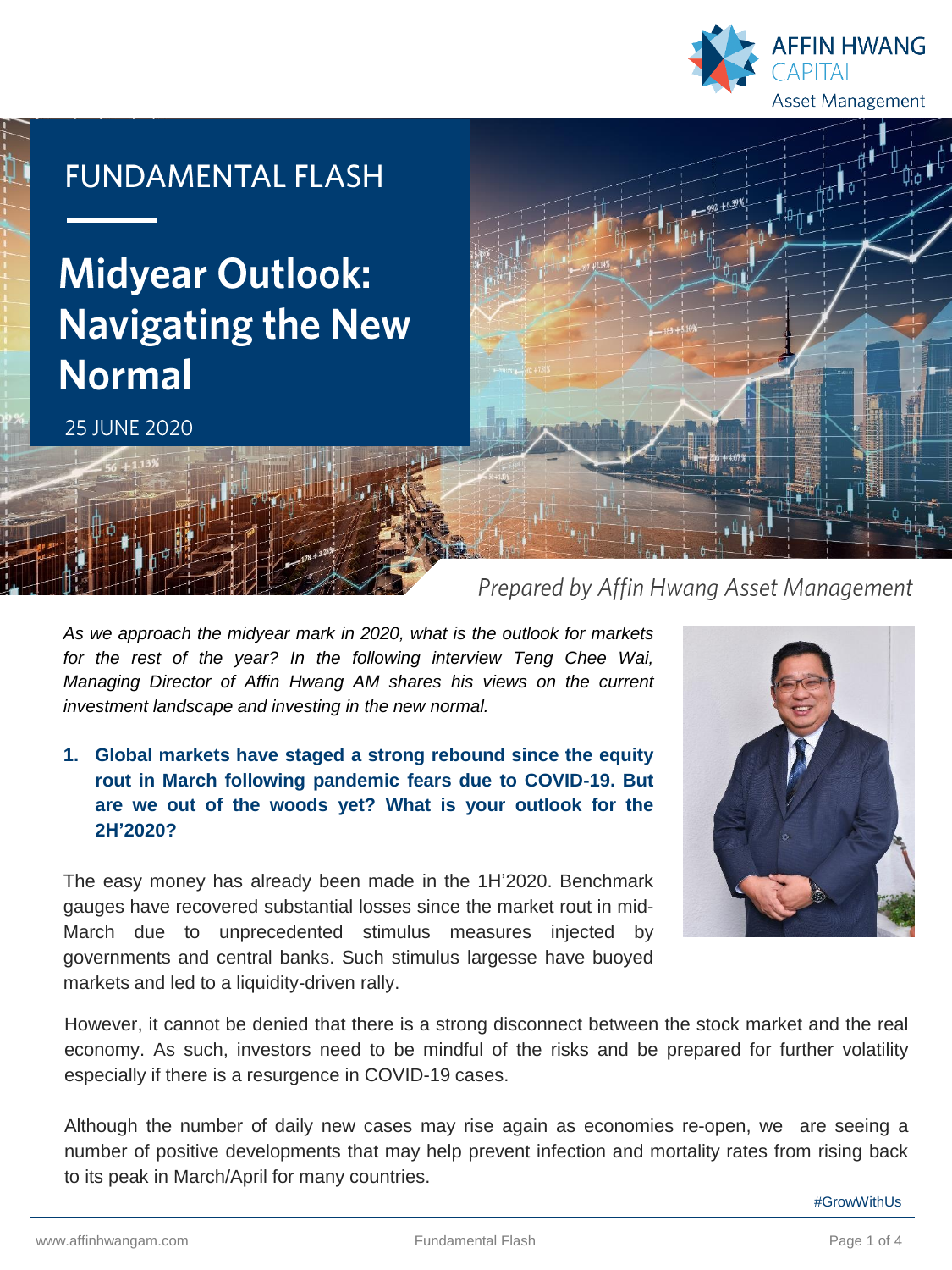

The general public is much more careful now by wearing masks in public areas and maintaining hygiene as they adapt to a new normal. Thus, behavioural changes within society can help the stem the spread of infection.

The supply of masks and PPEs are also much higher today than a few months ago as manufacturers increase production to meet demand. Hospitals and medical facilities are also much more prepared after increasing ICU beds and ventilators.

Governments have also ramped-up contact tracing capabilities that will help in the process of reopening economies. The research and development process to find a cure is also gathering pace with a number of vaccines already in Phase 2 trials.

#### **2. US-China geopolitical tensions have also resurfaced which led to some weakness in riskassets. Is this a key risk for markets especially with US Presidential Elections looming ahead?**

The upcoming US Presidential Elections will be a key risk event that will be closely monitored by investors. With Trump's approval ratings slipping below the 40% range, we may start to see Trump ramping-up political rhetoric and be more aggressive in his foreign policy stance.

China often becomes an easy punching bag for both Democrats and Republicans to shore up political support and be seen as strong presidential candidate among US citizens.

Over the long-term, the US-China conflict is a structural issue and will likely persist. Besides economic growth, China is also growing its technological capability, military strength and geopolitical influence. As China rises, it will increasingly be viewed as a threat to the US dominant superpower position in the global arena.

#### **3. What about Malaysia? Will current stimulus measures be enough to aid economic growth?**

The Malaysian government has already introduced a swathe of stimulus measures to help prop-up growth and support small-medium enterprises (SMEs) through wage subsidy programmes. Market expectations are that the government could introduce more fiscal stimulus targeted towards the technology sector and drive digitalisation in the economy. As we have seen, the COVID-19 pandemic has forced various businesses to adopt technology and helped pushed innovation to the forefront.

However, there is fiscal constraints with lower oil prices now that places additional pressure on the government's finances. Though, ample domestic liquidity would allow the government to easily tap the bond market to finance its stimulus package. #GrowWithUs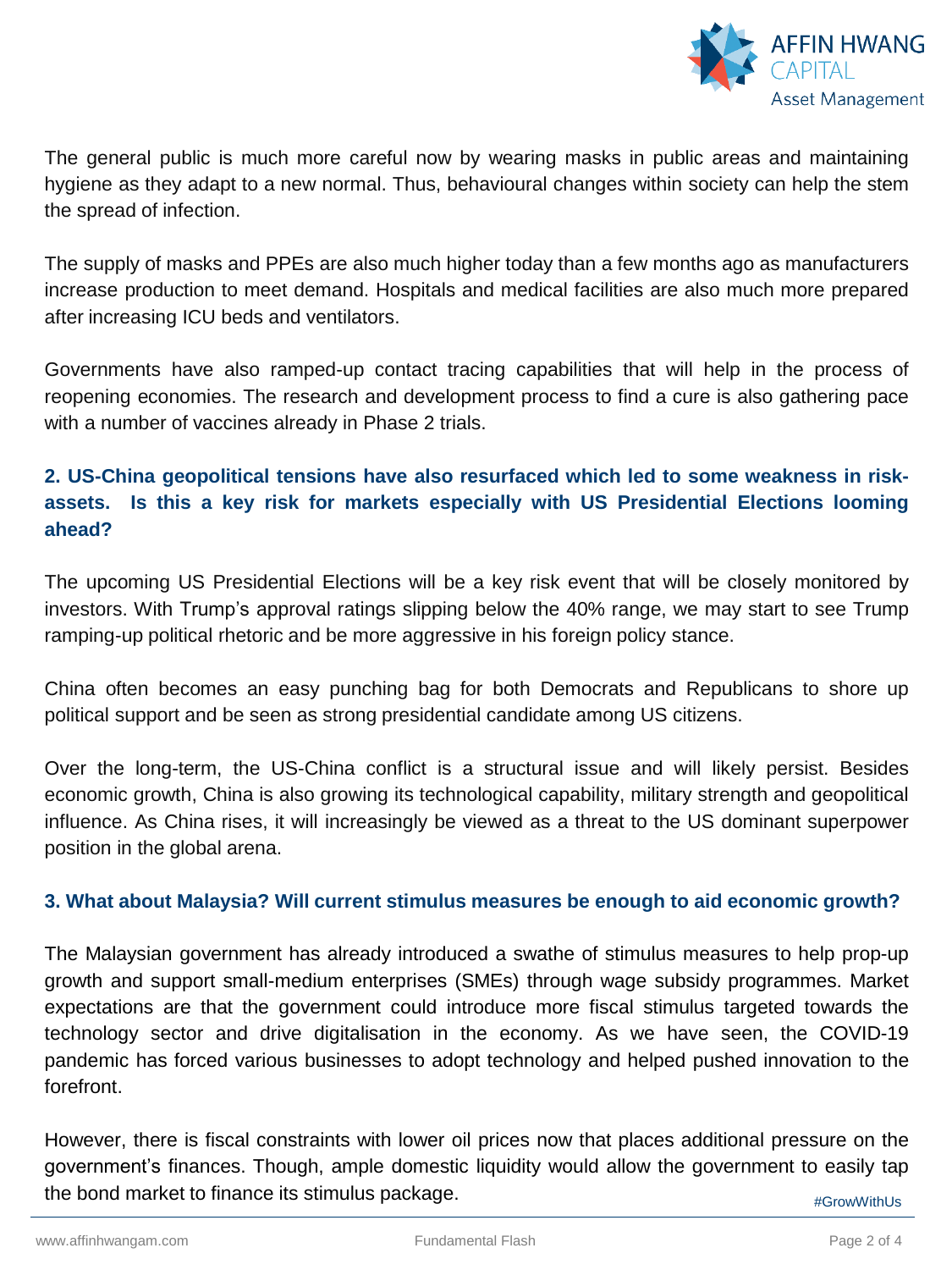

In terms of monetary policy, Bank Negara Malaysia (BMM) has taken a dovish stance and lowered the overnight policy rate (OPR) to shore up financial liquidity in the system. The central bank is expected to take a wait-and-see approach to see the effects of its OPR cuts before lowering rates again at its upcoming July monetary policy meeting. However, bond investors are pricing-in another 25-50 bps rate cut in the 3Q or 4Q'2020.

Whether the local economy and stock market stages a U-shaped or V-shaped recovery, it will be gradual. It will take time before consumption patterns and production capacity normalises again.

Though, there are positive signs as we move towards the recovery movement control order (RMCO) period and see more easing in terms of lockdown with various businesses such as cinemas and gaming outlets starting to re-open.

#### **4. With global lockdowns starting to ease and the economy rebooting. Is it a good time to look at value stocks again such as airlines and banks?**

Whilst there may be opportunities in some of these sectors, investors should also be careful to avoid any value traps. The travel sector would probably be the last industry to recover from COVID-19 as airline fares would take some time to normalise back to pre-COVID-19 levels. It is also important to look at the balance sheets of some of these companies especially if they have high amounts of debt.

Banks are likely to be pressured also with non-performing loans (NPLs) expected to rise over the few quarters, but not significantly. Most banks are much more well capitalised now to weather through the storm unlike during the 2008-GFC.

Over the next few years, growth will become a scarcity commodity as global growth rates expected to be toned down. As such, investors should expect a narrower swathe of sectors and companies that would continue to perform strongly.

For now, the markets are attributing a high premium to growth companies that have recurring income in nature. This could include cloud storage companies that derive consistent subscription income that investors are prepared to pay high multiples for. Finding good growth companies will no longer be cheap.